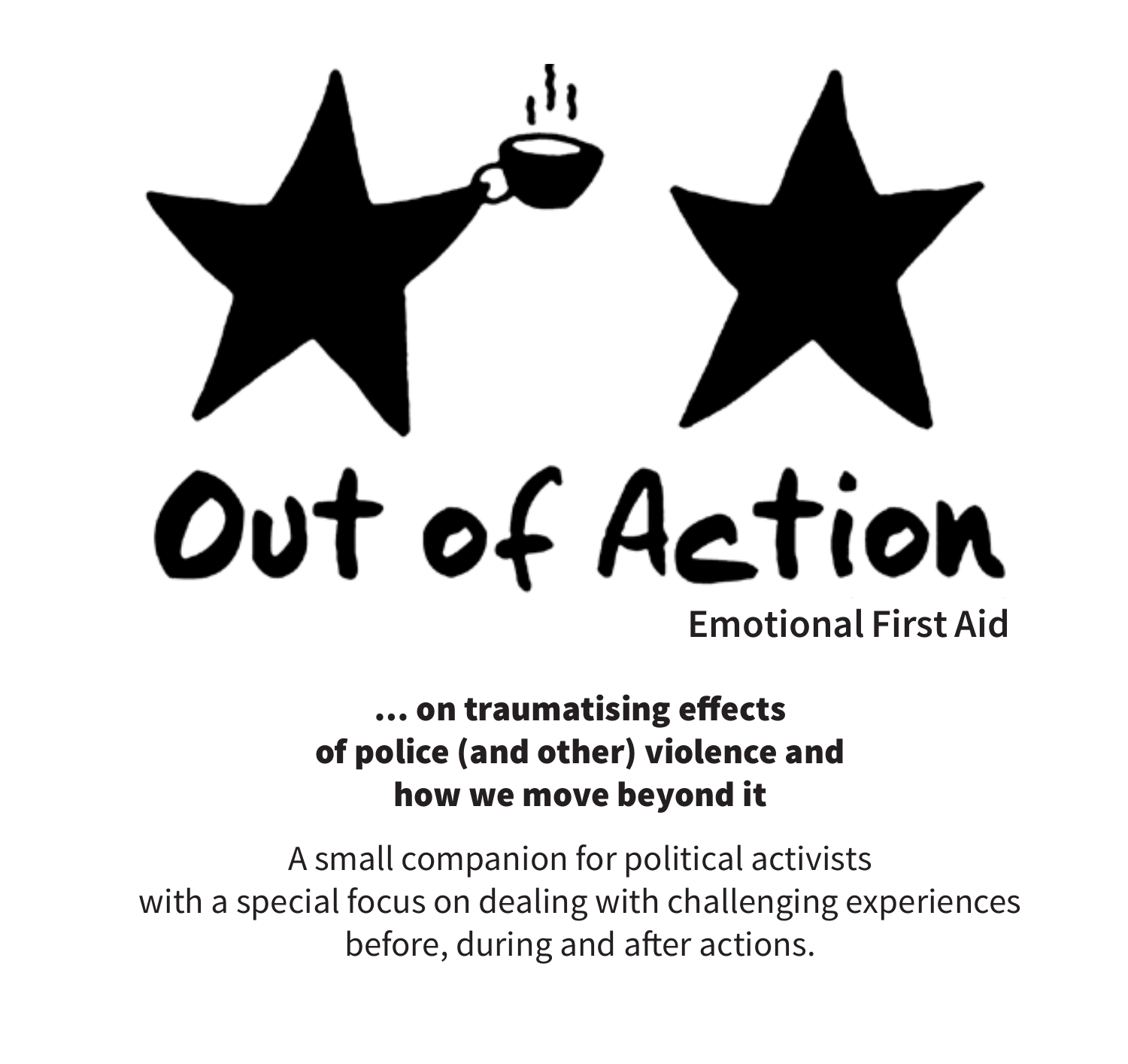# What is it all about?

Those who are politically active can get into situations where they themselves or friends and loved ones are exposed to repressive violence. Experiencing or instance direct violence at the hands of the police at protests, physical confrontations with neo-Nazis, or persecution by secret services can cause anxiety, loss of perspective, stress and inner turmoil. The impact of attacks like these can affect us emotionally long after visible physical injuries have healed.

Not every experience of violence necessarily causes long term stress or even trauma. A variety of factors come together in the development of long term effects. Everyone deals with the experience of violence and repression in their own individual way – People's reactions and boundaries are as diverse as their personalities. We need to respect those individual ways of processing events, support the person and centre their individual needs.

If this doesn't happen, for instance if talking about fear is taboo, people who are having a hard time dealing with their experience often withdraw from their political and social circles.

Part of the long term aim of violence and repression is to frighten people and make them eel helpless in confrontation with the power of the state. Learning to deal with fear, anxiety, stress, and other negative emotions in healthy ways needs to be an integral part of our individual and political radical identity.

In theory any challenging situation that leaves a person feeling helpless can cause trauma. Lack of support from friends and comrades can aggravate the negative reaction. Lacking support can even have a more devastating impact on the person than the original challenging experience.

Consequences of repression, including emotional ones, are not the personal or private issue of one person. They concern all of us and we need to stand together in solidarity and support each other to move beyond them.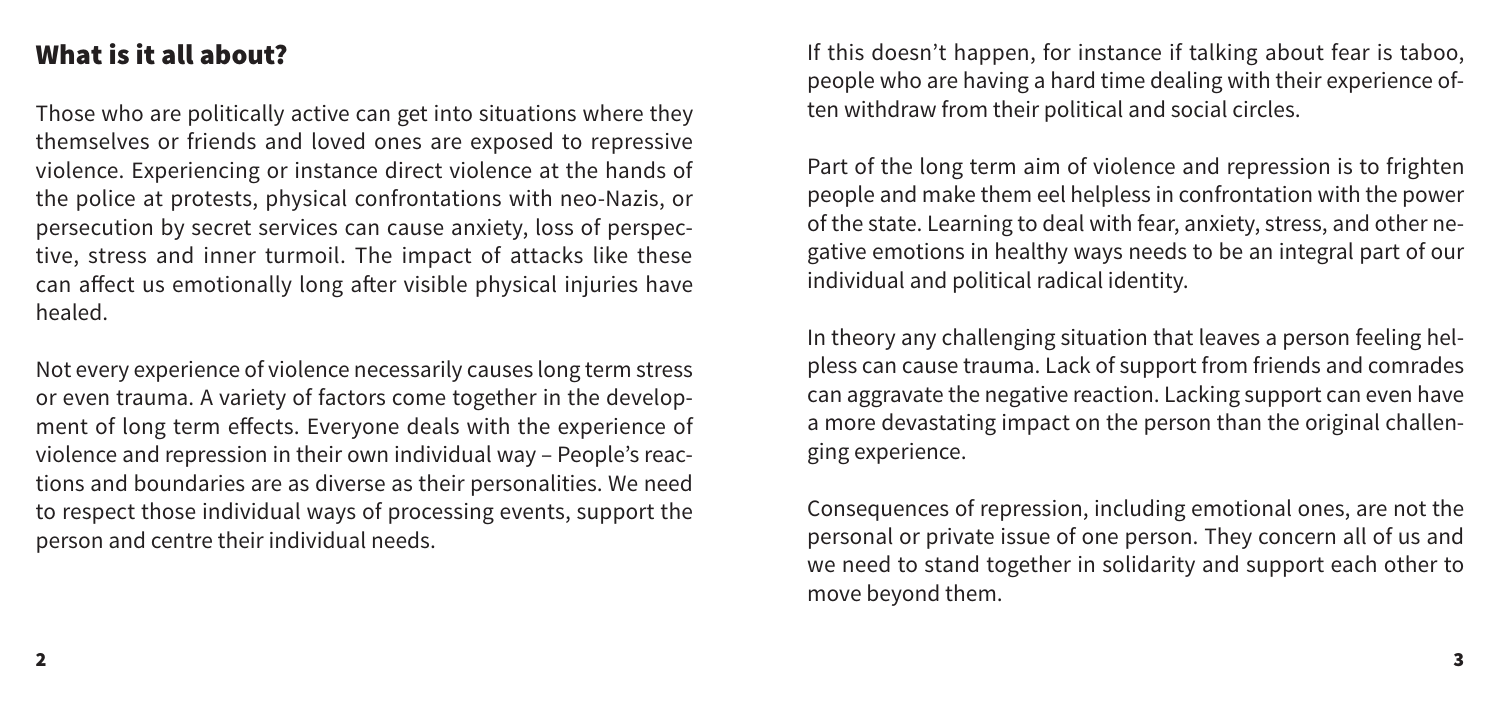### Possible Reactions to Challenging Situations

#### Re-living the experience

Not being able to stop thinking about the experience, intrusive imagery and thoughts, flashbacks (feeling like you are literally going through the same experience again), nightmares.

#### Avoidance

Increased alcohol/drug consumption, withdrawing and isolating from friends and family, avoiding social occasions, memory loss, avoiding everything that might remind one of the experience, distancing oneself from what happened, changes in eating, sleeping and sexual habits.

#### Irritability

Insomnia, restlessness, mood swings, lashing out in anger, trouble concentrating, jumpiness, irritability, uncontrolled crying, stomach aches, indigestion, muscle tension, anxiety, hypervigilance.

#### Other Possible Reactions

- Panic attacks, feelings of guilt and shame, blaming oneself.
- Not being able to find any joy in life, feelings of loneliness and abandonment, feeling numb or "switched off," trouble making decisions.
- Questioning political engagement and interpersonal experiences.
- Feeling like life has become meaningless.
- Fresh memories of previous traumatic experiences, believing you will feel this way forever, not being able to make plans for the future.

Sometimes reactions are delayed and can surface weeks, sometimes even years after the event. We can learn how to support ourselves and each other in processing challenging experiences. One of the aims is to integrate the experience into one's life – and accept that it may change the person and cannot be undone. Every person has their unique way of dealing with and processing challenging experiences.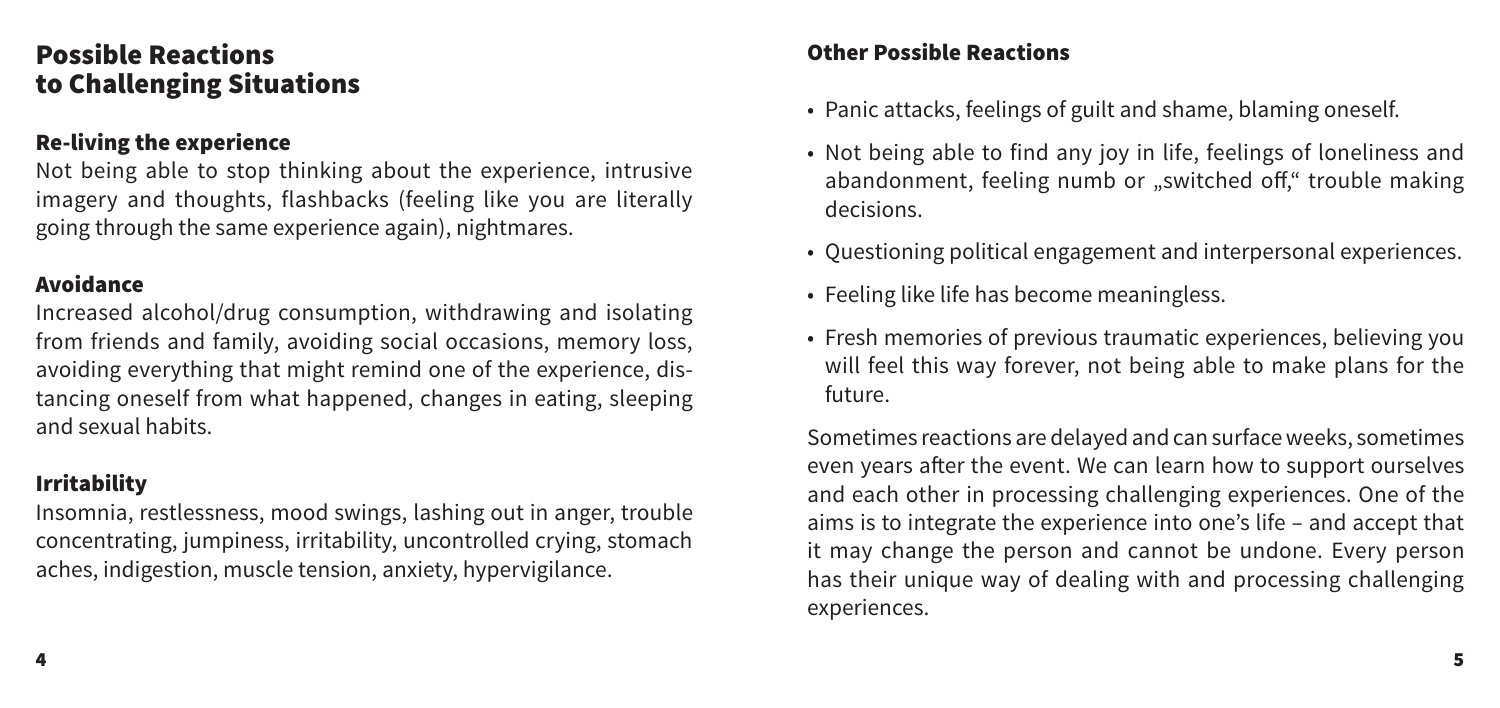## What you can do as a group

- BEFORE an action talk about how you are doing and where your limits are. Come to an understanding who will support you in unforeseen circumstances, including who will come with you if you have to walk away from the situation. Organise in affinity groups and watch out for each other.
- Find some time after an action to talk about how things went. Make space for everyone who participated and wants to share, to talk about their experience, where they were, what happened, what they saw/hear, what they think about it and how they feel about it. This way the story becomes more complete and better to understand.
- Not only people with physical injuries need support, supporters as well need to be mindful of their needs and limits and sometimes need support.

# How to support your friend

- Don't wait until someone reaches out for help, try to be proactive about being there for your friends. The days following a stressful situation are an opportunity to talk and listen, later a lot of people shut down. Traumatised people tend to isolate themselves.
- Maybe you are unsure what you can do to be supportive. To get a better understanding why your friend may react a certain way, read up on the topic of trauma. Just being around them and behaving as usual, without pitying or pushing your friend can be very helpful. Try to be accepting of their reactions. It's important that your friend can feel safe and relaxed around you.
- Don't forget that people can appear to be doing alright for a while after the event, and the onset of traumatic reactions can be delayed.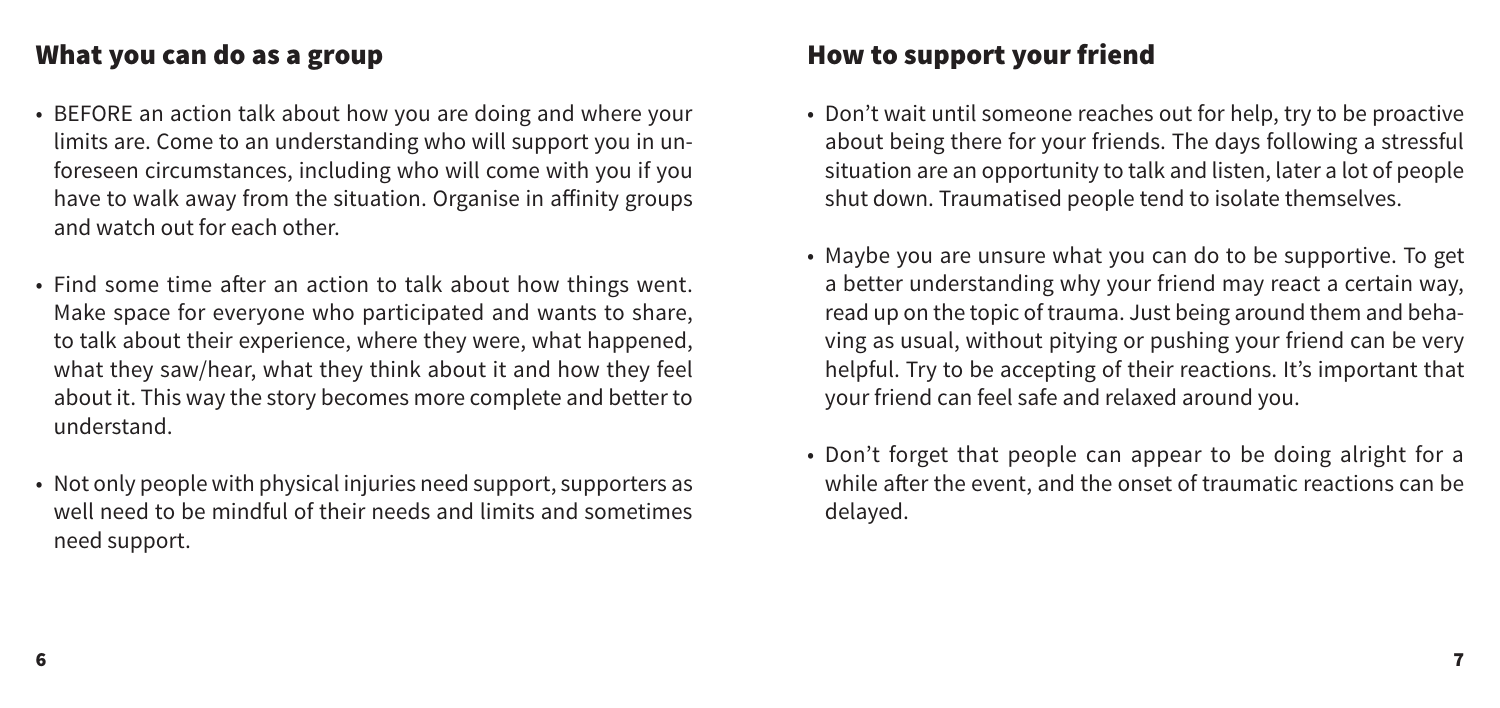- Try to be a good listener. We often tend to give advice instead of focusing our attention on listening.
- Talking about what happened helps to process it. Encourage your friend gently and without pushing them to tell you about what happened chronologically: Feelings, thoughts, sensory perceptions…
- Being pressured or pushed often causes people to withdraw and distance themselves
- While processing traumatic events, taking care of every day tasks such as cooking, cleaning, shopping can become overwhelming. Helping out with running errands and general maintenance can be very supportive, but watch out to not take over and limit your friend's agency.
- Try not to take it personally if your friend is irritable or distanced and aloof, and don't withdraw your support because of it. These are common reactions in the aftermath of stressful events.
- Try to be patient. The only thing you achieve by telling someone: "You should be getting over it by now, you need to get a grip!" more often than not is to alienate them.
- This can be a challenging time for you as well. Make sure to take care of and be good to yourself. Remember to open up to your friends and let them know how you are doing.

# What you can do for yourself

- Remind yourself that your reactions are normal and it's ok to reach out for support. Take your time, be patient with yourself and try not to judge yourself for feeling the way you do. Emotional wounds take time and rest to heal, just like physical wounds. This is a difficult time but it will pass.
- After a challenging experience: Try to get to a space where you can feel safe and comfortable. Try to relax and allow others to take care of you.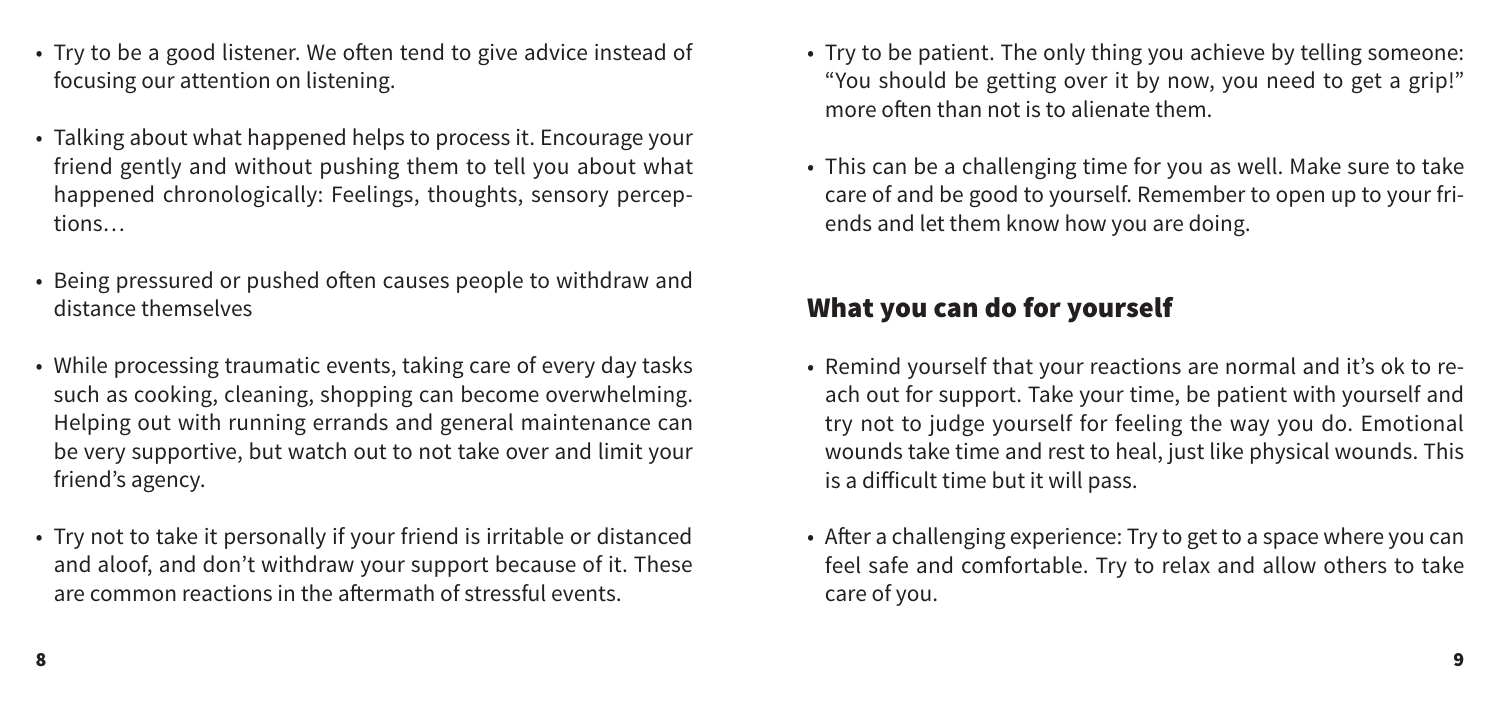- Physical exercise helps your body to get rid of stress. Walking, running, dancing can be more relaxing than sitting down.
- Try not to isolate yourself. Reach out to friends you trust for support.
- A very common reaction is to feel hurt if others seem to have a much easier time dealing with what happened while you are struggling. Keep in mind that everyone reacts differently.
- How strongly you react can be connected to previous traumata. It is not a sign of weakness to experience pain after an injury.
- Blaming yourself for what happened is a common reaction to trauma. Remind yourself that it is not your fault that you were attacked. The perpertrators are the ones to blame.
- Family and friends may not know how to support you. If their behaviour is not helpul, speak to them and ask for what you need.
- Tea, e.g. Valerian, can be soothing, just like a massage or a hot bath. Try to figure out what works for you. Alcohol and drugs can affect your recovery negatively in the long run.
- To get a better understanding what is happening with you, read up on trauma.